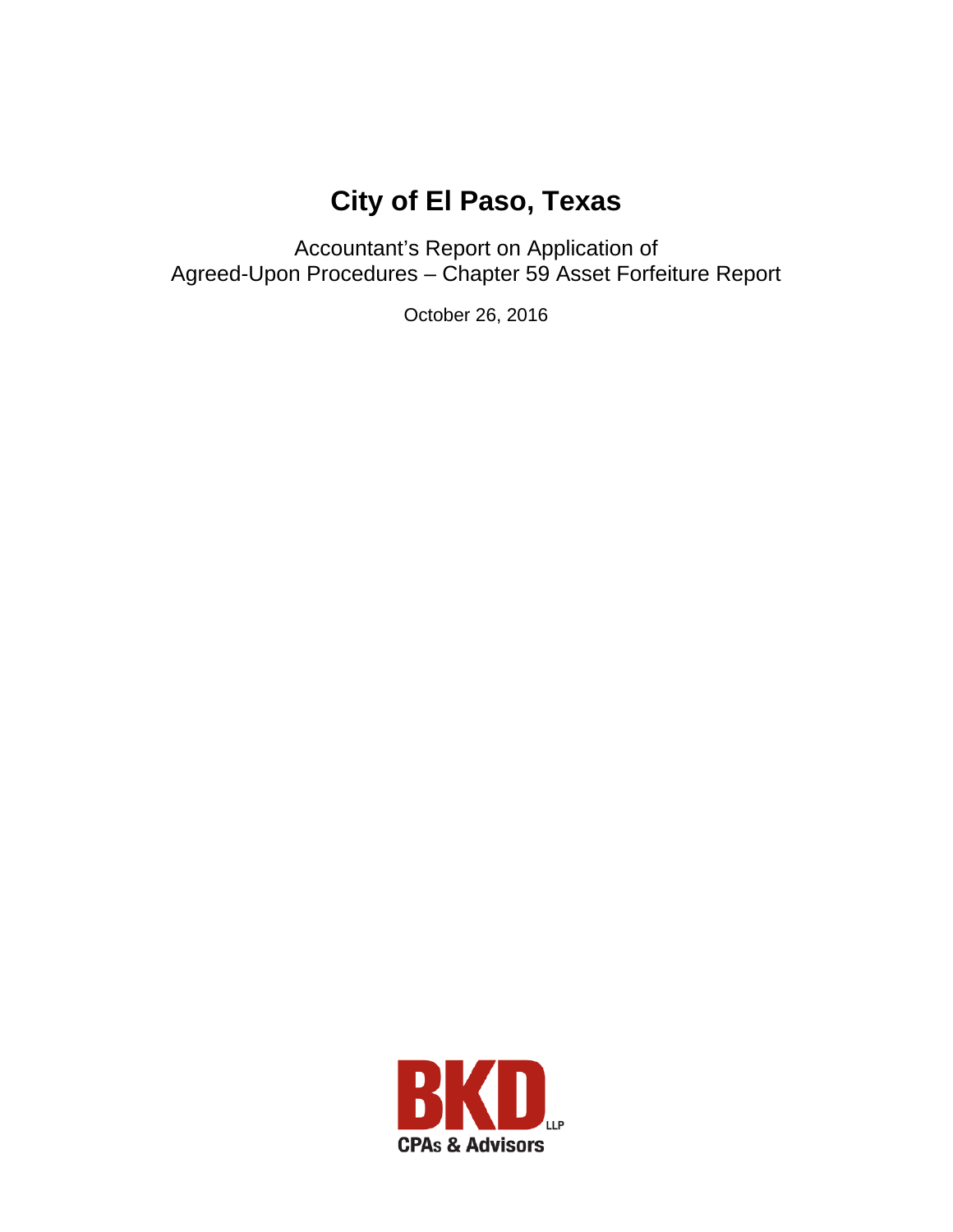# **City of El Paso, Texas October 26, 2016**

### **Contents**

| Independent Accountant's Report on Application of |  |
|---------------------------------------------------|--|
|                                                   |  |
|                                                   |  |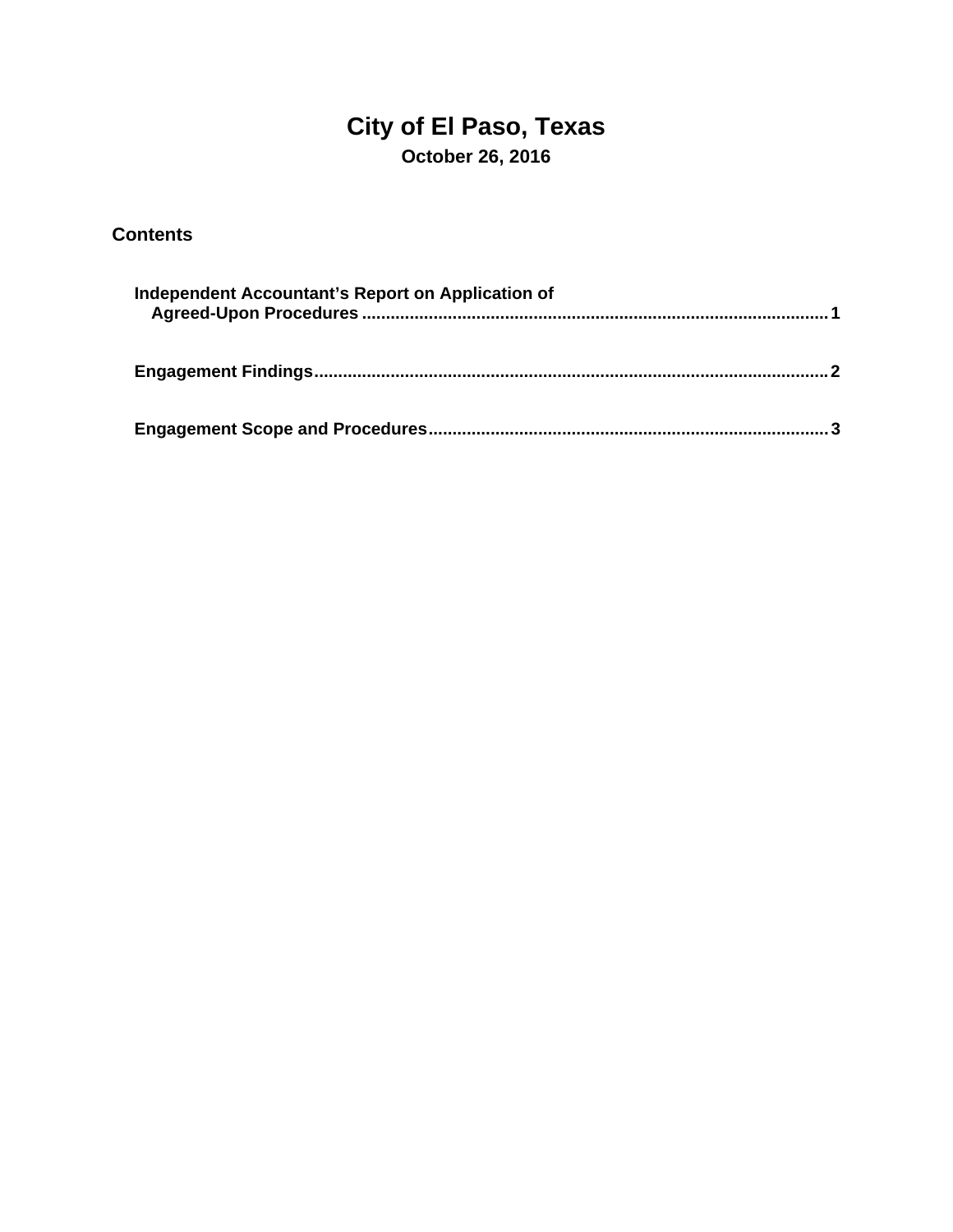



#### **Independent Accountant's Report on Application of Agreed-Upon Procedures**

The Honorable Mayor, City Council and City Manager El Paso, Texas

We have performed the procedures enumerated in the attachment to this report, which were agreed to by the management of the City of El Paso, Texas (City), solely to assist you with respect to evaluating management's assertion about the City's compliance with the seizure, forfeiture, receipt and specific expenditure of all proceeds, and property subject to Chapter 59 of the Code of Criminal Procedure as of and for the year ended August 31, 2016. The management of the City is responsible for its compliance with these regulations. This agreed-upon procedures engagement was conducted in accordance with attestation standards established by the American Institute of Certified Public Accountants. The sufficiency of the procedures is solely the responsibility of the City. Consequently, we make no representation regarding the sufficiency of the procedures described below either for the purpose for which this report has been requested or for any other purpose.

The findings obtained, if any, are described in the attachment to this report.

We were not engaged to, and did not conduct an examination, the objective of which would be the expression of an opinion on the specified elements, accounts and items described above. Accordingly, we do not express such an opinion. Had we performed additional procedures, other matters might have come to our attention that would have been reported to you.

This report is intended solely for the information and use of the City, its management and the Office of the Attorney General, and is not intended to be and should not be used by anyone other than these specified parties.

BKD.LLP

Dallas, Texas October 26, 2016

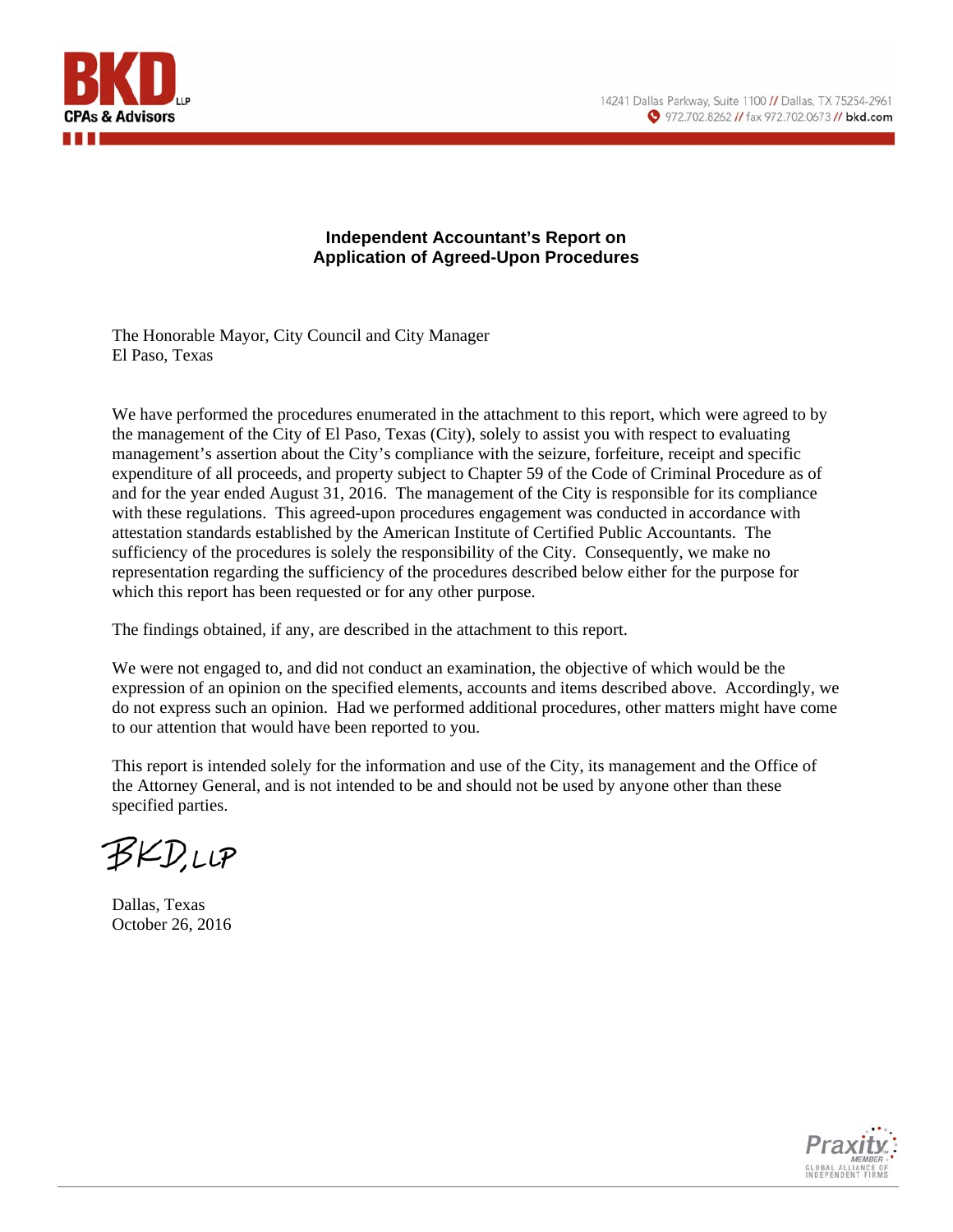# **City of El Paso, Texas Engagement Findings October 26, 2016**

Presented in this section are all our findings from performing the procedures described in the "Engagement Scope and Procedures" section of this report.

No exceptions resulted from performance of the procedures.